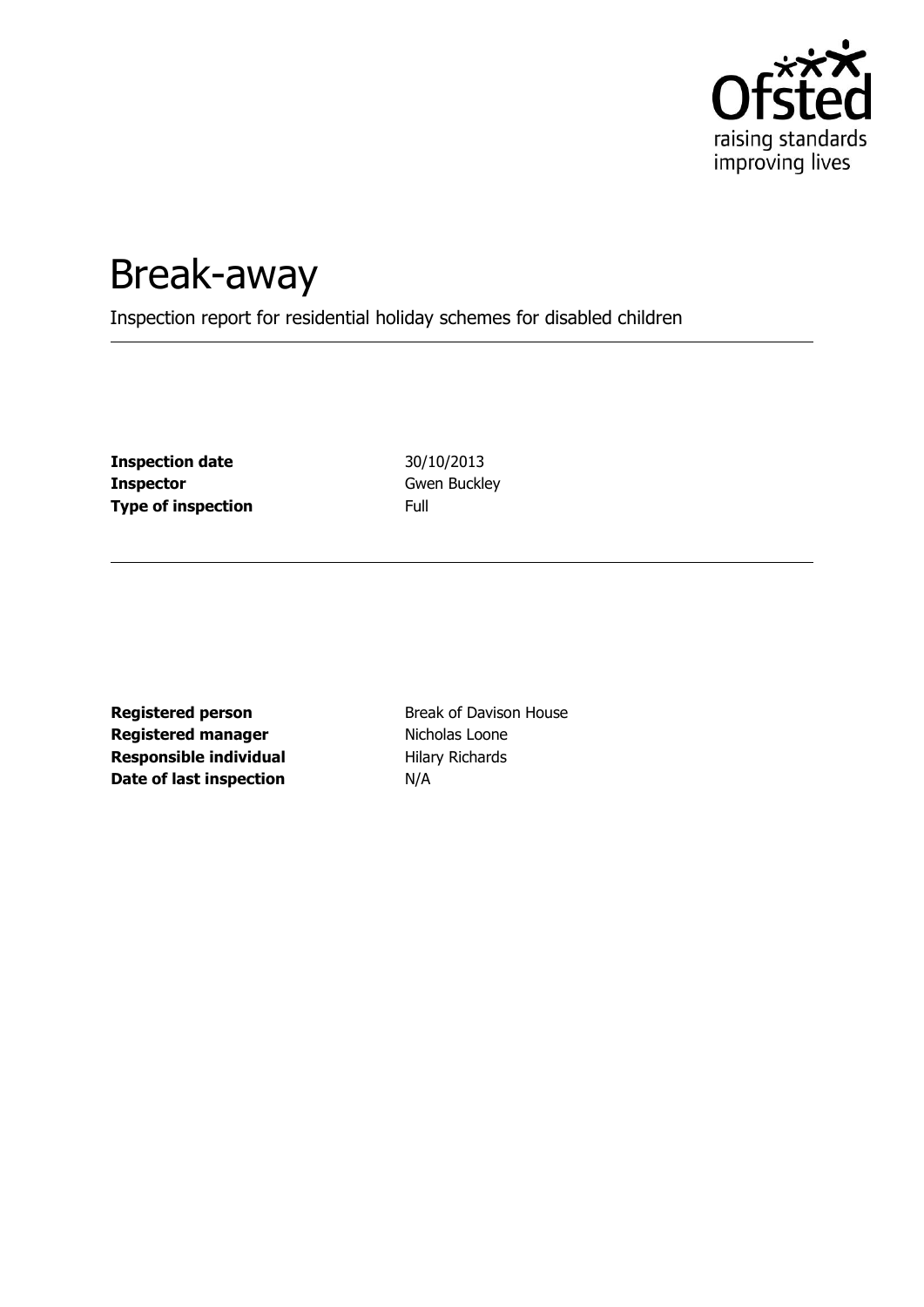© Crown copyright 2013

Website: www.ofsted.gov.uk

This document may be reproduced in whole or in part for non-commercial educational purposes, provided that the information quoted is reproduced without adaptation and the source and date of publication are stated.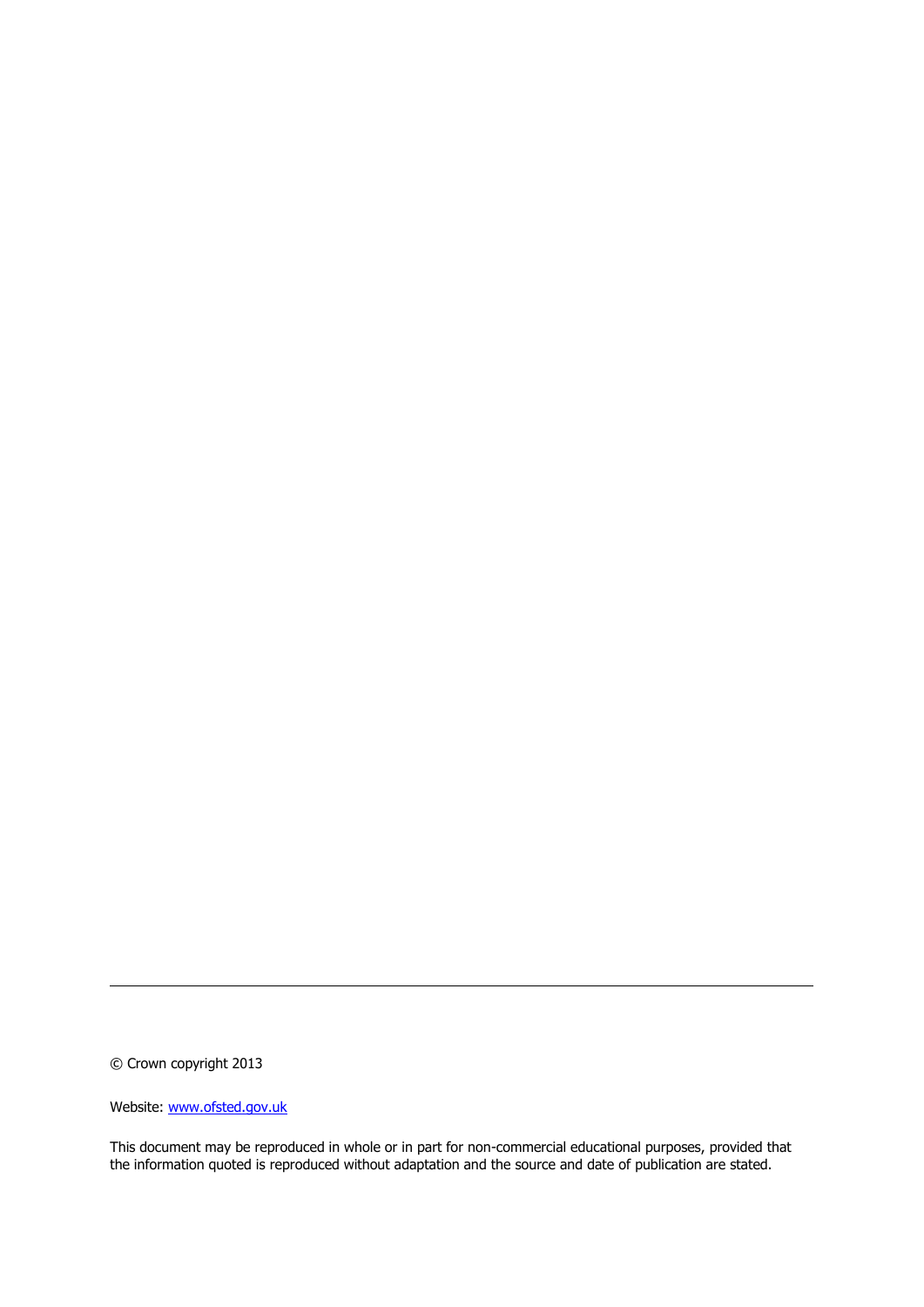### **Service information**

### **Brief description of the service**

The residential holiday scheme for disabled children provides a holiday for up to three children or young people, for two night's duration, up to six times a year. The scheme is run by a charity specifically for children and young people who may have complex needs, including learning and physical disability and related health needs. Places are organised and agreed through the local authority that own the property and contract the charity to operate the scheme.

#### **The inspection judgements and what they mean**

**Outstanding:** a service that significantly exceeds minimum requirements **Good**: a service that exceeds minimum requirements **Adequate**: a service that only meets minimum requirements **Inadequate:** a service that does not meet minimum requirements

### **Overall effectiveness**

The overall effectiveness is judged to be adequate.

This is a new service, registered in July 2013 as a residential holiday scheme for children with disabilities. Registration is in line with the new regulations and national minimum standards when these were first came into force in July 2013. This is therefore their first inspection.

Children enjoy their time at the holiday scheme and have good relationships with staff. The staffing ratio ensures children are continually monitored to ensure their safety and negates any opportunity for bullying to take place.

Children take part in a good range of activities both in the home, in the park where the holiday scheme is located and further afield in the local community.

Staff are good role models and are exceptionally well trained and experienced in caring for children with a range of disabilities. Staff have a very flexible approach and work very well with parents and others prior to and during the child's stay at the holiday scheme. This ensures the children get highly individualised help and support needed during their stay.

The manager and staff team are committed to improving the service and experiences for the children. They reflect on practice and make changes to ensure each child's needs are considered and highly personalised care is provided. For example, changes to the admission process help children who may struggle being away from home for the first time. The changes afford the opportunity for children to become familiar with the home, the grounds and staff prior to them saying overnight for the first time. This reduces any anxiety.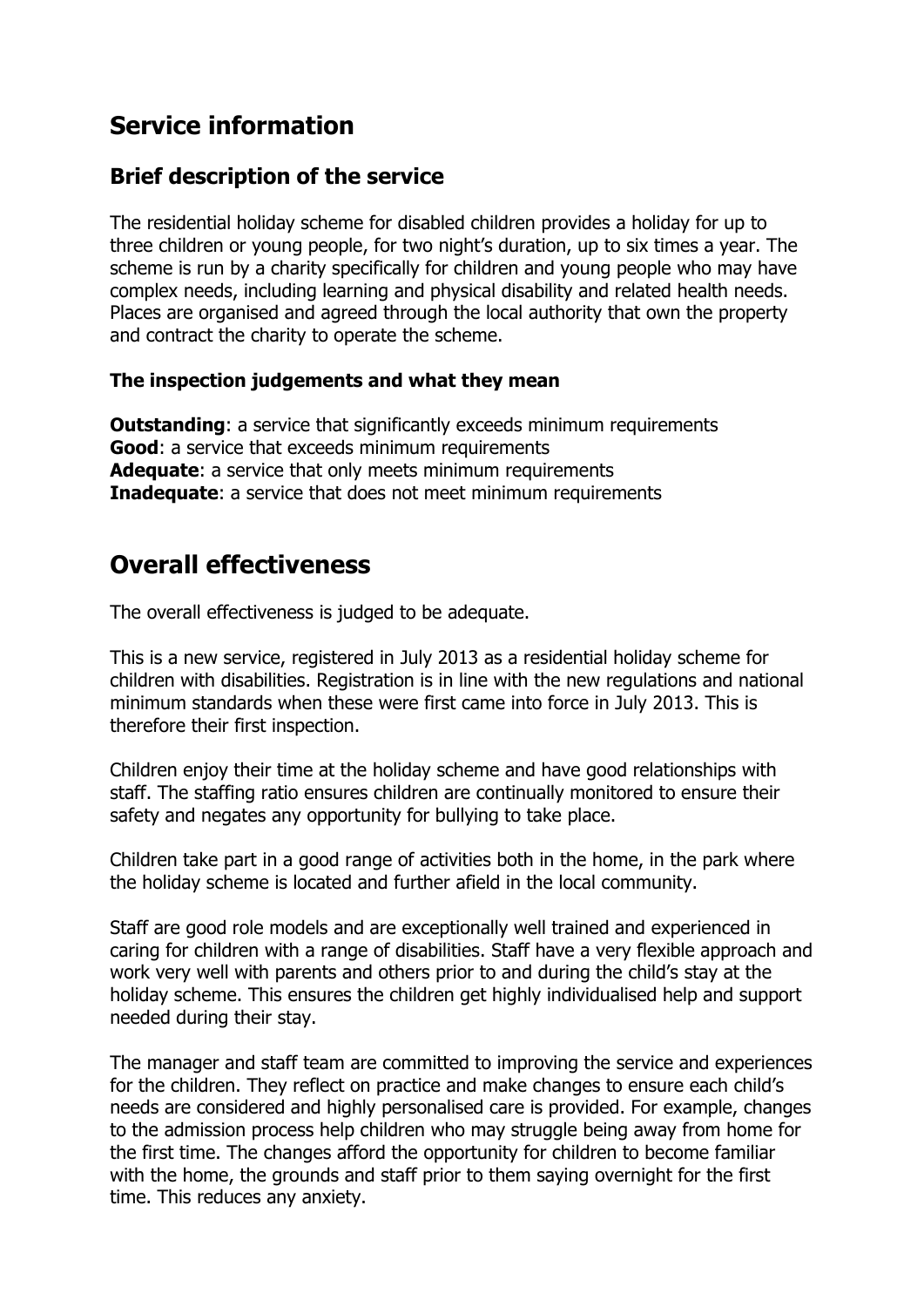Because of this inspection, areas have been identified for development. These do not have a detrimental effect on the children attending the scheme. They mainly relate to the need to review some recording practice and other written information such as the Statement of Purpose and improving risk assessment recording procedures. These need to clearly reflect the unique service being provided to the children.

### **Areas for improvement**

#### **Recommendations**

To improve the quality and standards of care further the service should take account of the following recommendation(s):

ensure all children and staff are given an opportunity to discuss incidents of restraint they have been involved in, witnessed or been affected by, with a relevant adult. When appropriate, children will be given the right support to discuss incidents of restraint and specifically. when it is difficult to obtain the views of children due to communication difficulties (NMS 2.15)

ensure staff and volunteers inform the child's parents and actively search for children who are missing, including working with police where appropriate. In particular ensure that there is an easily accessible map of the area on the premises to assist in search procedures as required in the missing person protocol agreed with the police (NMS 4.3)

ensure risk assessments of the whole HSDC environment are carried out, to identify any potential sources of harm to the children, are recorded in writing and regularly reviewed. This relates to all the facilities used as part of the holiday scheme (NMS 6.3)

review the emergency escape plan so that all staff and children are familiar with and have practised it so they know what to do in an emergency. This relates to ensuring the needs of children with disabilities are fully considered when planning for and undertaking evacuation drills (NMS 6.4)

ensure the scheme has a clear Statement of Purpose which is available to and understood by staff and which is reflected in any policies, procedures and guidance. It is available to the child, employee and any parent or person with parental responsibility. This specifically relates to ensuring the focus of the statement reflects that the registration is for a holiday scheme and not short break care and that planning for care clearly focus on the aspirations of young people (NMS 7.1)

ensure recruitment records show the date on which each check was completed and who carried out the check. The DBS Disclosure information must be kept in secure conditions and be destroyed by secure means as soon as it is no longer needed. Before the Disclosure is destroyed, records need to be maintained as set out within standard 9. (NMS 9.4)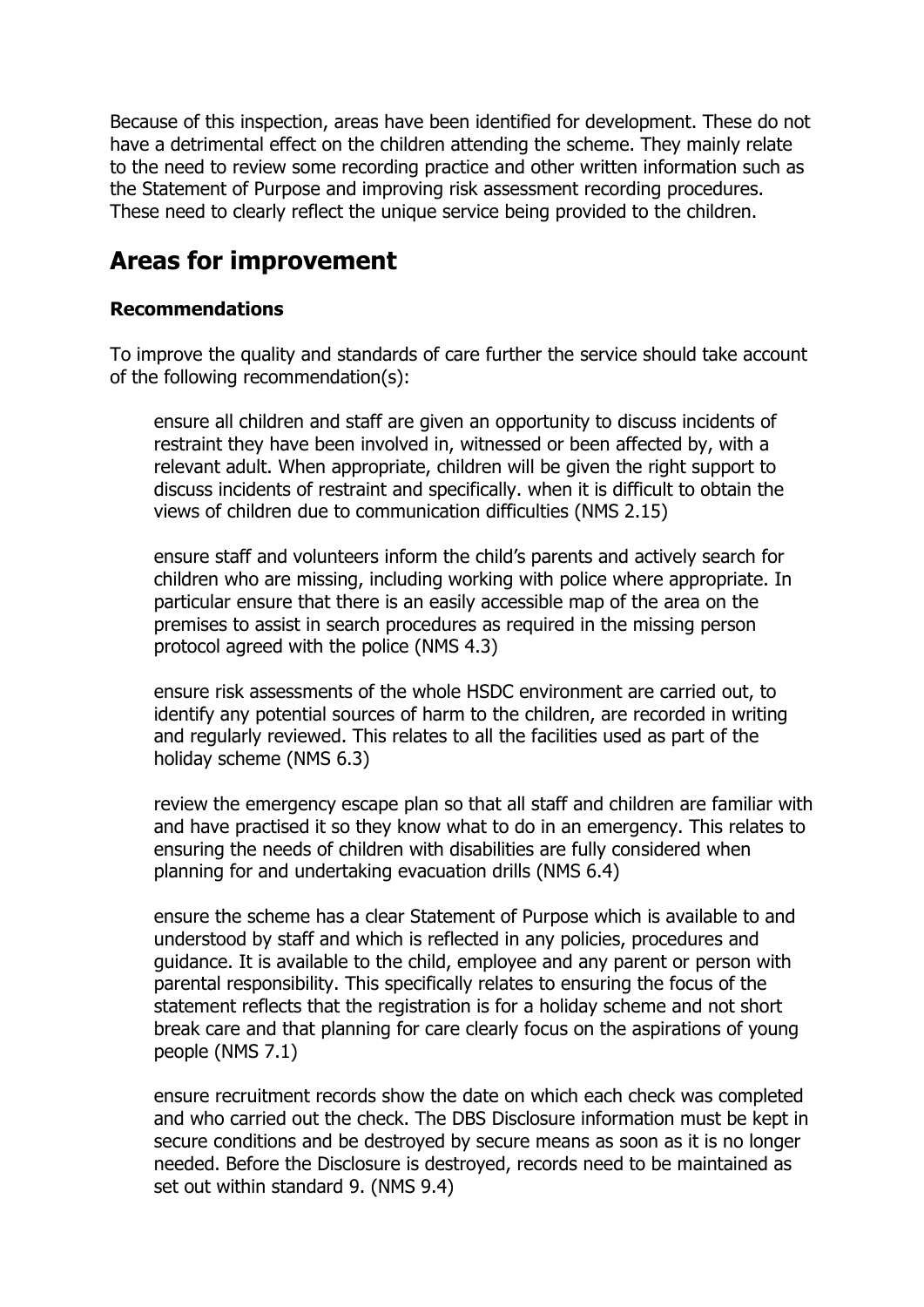### **Experiences of children and young people**

The experiences of children and young people are good.

Children participate in a range of activities that take into account their very differing and complex needs and wishes. The holiday scheme is set in a holiday park and the children really enjoy the activities provided. Children are given choices that affect the daily living routines and what activity they undertake. Children try activities that are new to them and this helps them to develop their confidence and learn new skills. Children and young people have good access to a wide range of activities no matter how complex their needs are. This allows them to develop skills and enjoy new experiences they may not otherwise have. The experiences of all those attending the scheme have enabled them to develop as individuals, make new friends, and play alongside others. All children make progress and for some, this is significant progress.

External professionals report that the children enjoy their time at the scheme. They also state 'Young people have activities that meets their individual needs and interests, such as quiet time walking through the woods and park where there is peace and quiet. They may also have time in the community such as visits to the beach, where it was very busy and exciting'.

Staff continually monitor children and have lots of one-to-one time with them. This means all young people have staff they know well and trust caring for them. Children who are familiar with the surroundings and facilities available look forward to returning so they can continue to participate in and enjoy a wide range of both new and familiar experiences.

## **Quality of care**

The quality of care is good.

Staff ensure the children have an enjoyable time when they are at the scheme. They consider the needs of each individual and due to the scale of the scheme are able to make changes easily to accommodate the wishes of individual children and young people. The staffing ratio for the scheme is at least one member of staff to one child. This ensures children and young people always have a member of staff near who is aware of how they are and to whom they can go to if they are unsure about anything. The children and young people enjoy the company of each other and the staff with whom they clearly get on well with.

Staff are extremely well qualified and experienced in the care of children with disabilities. They are trained to meet the needs of children with a range of disabilities specific health care tasks. Medication administration and recording is well managed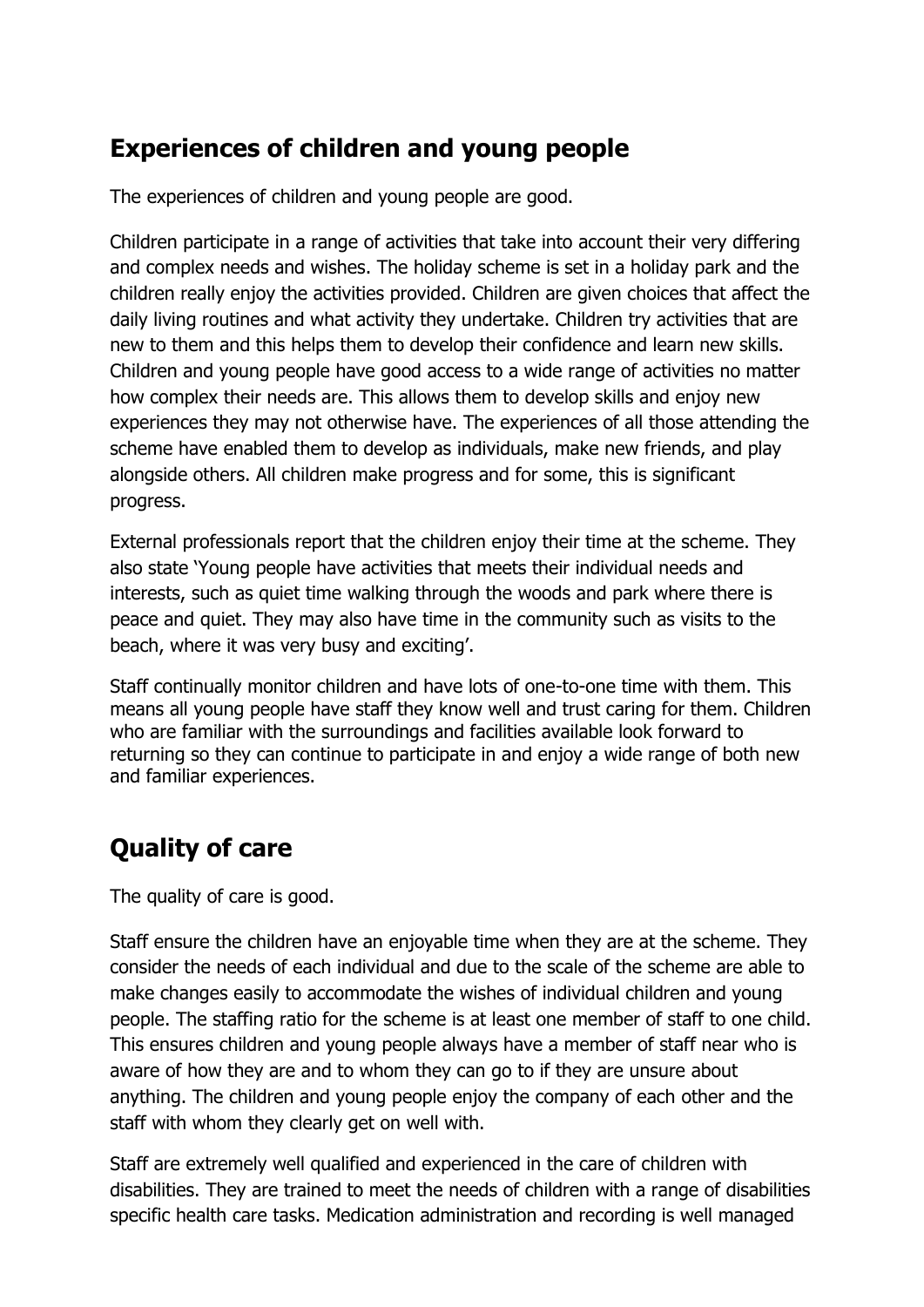and medication is securely stored. Social workers are extremely complimentary about the practice, commitment and ability of staff to ensure the needs of individual children are met. The manager and staff reflect on practice and the experiences the children have during their stay. As a result, changes are made and young people who found it difficult to stay away from home overnight are given highly individualised support so that they can access the scheme at a pace they are comfortable with.

Staff effectively work with others prior to and during the period children attend the scheme. Information from a wide variety of sources informs the care planning such as discussions with teachers, social and health care professionals, parents, and visits to the child at home and school. This ensures staff have a thorough understanding of each child's needs. This comprehensive information shows the children may present differently in different facilities. Parents report they are confident in the staff caring for their children and that the staff ensure all the information needed is obtained prior to their child attending the scheme. However, the wide range of information available is not brought together in a detailed care plan or other format and agreed by children and parents prior to a child's stay. Staff effectively communicate with the parents/carers during the scheme, which lessens any disruption to a child or young person's stay.

### **Safeguarding children and young people**

The service is adequate at keeping children and young people safe and feeling safe.

Behaviour is well managed and boundaries are clear ensuring restraints are very seldom used. Restraint records contain all the information required by regulation, but are not as expected in line with the home's own procedures.

Fire evacuation procedures take place each time a new group of children and young people access the scheme. All young people have personal emergency evacuation plans, which are known to staff and highlight the support needed so that children are able to leave the premises safely. At times children with specific disabilities can find evacuation drills difficult to manage and staff are aware of this. A review of the fire policy and procedural guidance is planned in order to better reflect the needs' of individuals and lessen the difficulties and anxieties, some children experience during emergency evacuation procedures.

The manager and staff have a sound understanding of child protection procedures and safeguarding children with disabilities. The scheme's own procedures for child protection, bullying and behaviours management are consistently followed which means children are kept safe at all times. In addition all staff are committed to ensuring children are safe and they know the action to take if there are any concerns.. They also reflect on incidents that take place to see if they could have managed them better and take any learning from this so as to improve the care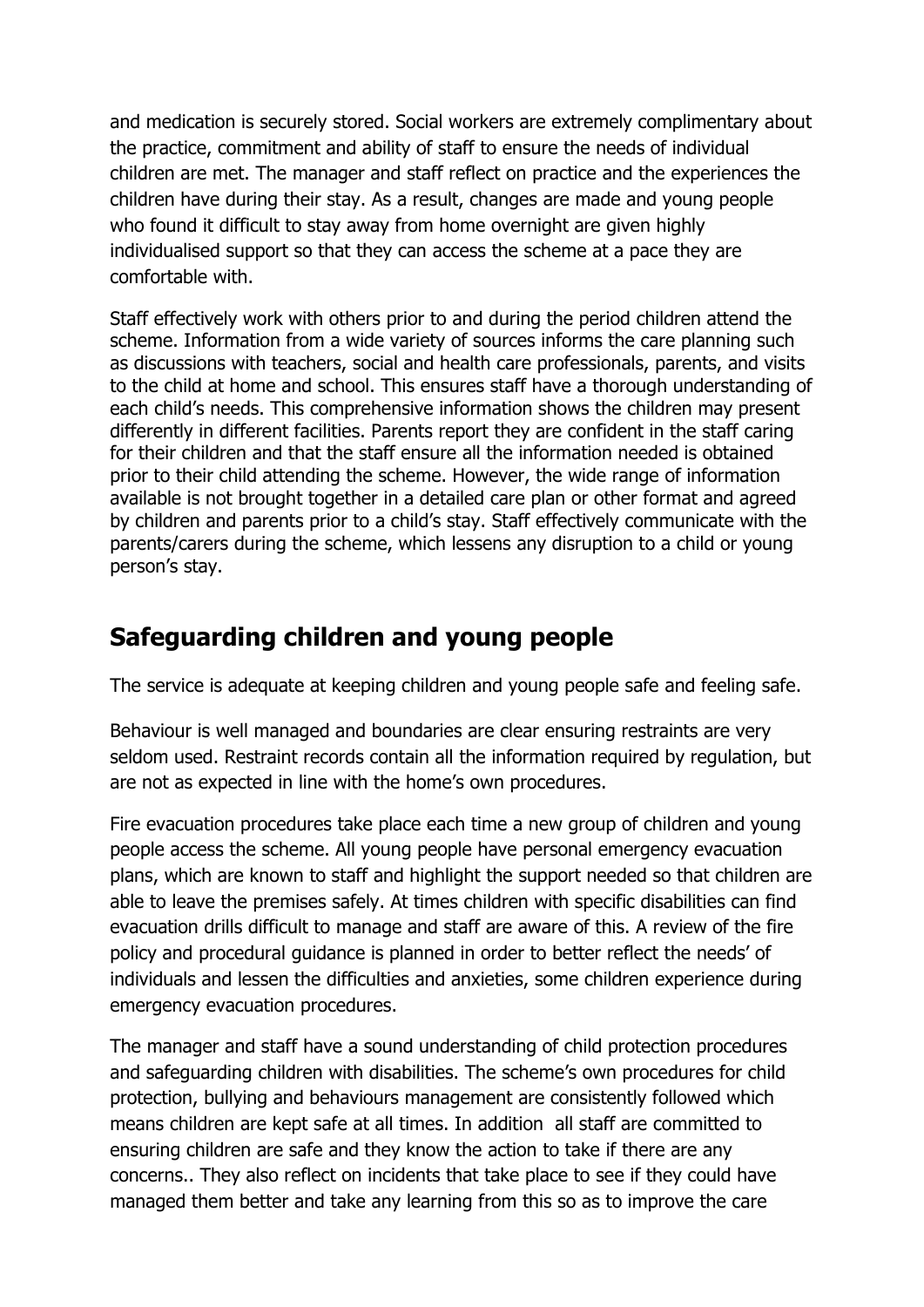provided. Children approach staff with ease and they are comfortable in their company and that of the other children on the scheme.

Staff recruitment procedures are sound and staff are very experienced. The holiday scheme ensures only staff suitable to work with children are employed. Records show all checks required are undertaken prior to staff starting work although they do not indicate who cleared the checks and the date these decision were made are not always noted.

A clear risk assessment is in place for the holiday lodge used by the scheme. However, there are no risk assessments in place for the surrounding areas and other venues used by the scheme to ensure they are safe for children using the scheme.

### **Leadership and management**

The leadership and management of the residential holiday scheme for disabled children are adequate.

The Registered Manager and staff are very experienced child-care workers who work with children with disabilities all year round in residential and short break services. The scheme is well run and focuses on how to continually improve the experiences children have when attending the scheme. As a result, changes to the admission process agreed with the funding authority help children to manage their feelings and anxieties of being away from home for the first time. Comprehensive information is provided to children about the holiday scheme. This is provided in formats they can understand which helps them know what they can expect and what is expected of them.

Sufficient numbers of competent well-trained staff are employed ensuring children are continually supported. The premises used are a large wooden lodge situated in a holiday park with an adventure park and other activities on site. There is a lake, wooded and open grassed areas offering opportunities for both stimulating and quiet activities.

The scheme's Statement of Purpose reflects the Holiday Scheme for Children with Disability Registration Legislation that came into force in July of this year and covers all the areas required by regulation. However, this does not clearly focus on the 'holiday' aspect of the service provided and what individuals' will gain during their time on the scheme.

No children have gone missing from the events provided by the scheme and the scheme's missing person protocol agreed with the police is knows to staff. A map of the area expected to be on site to assist police and any searches needed was not available.